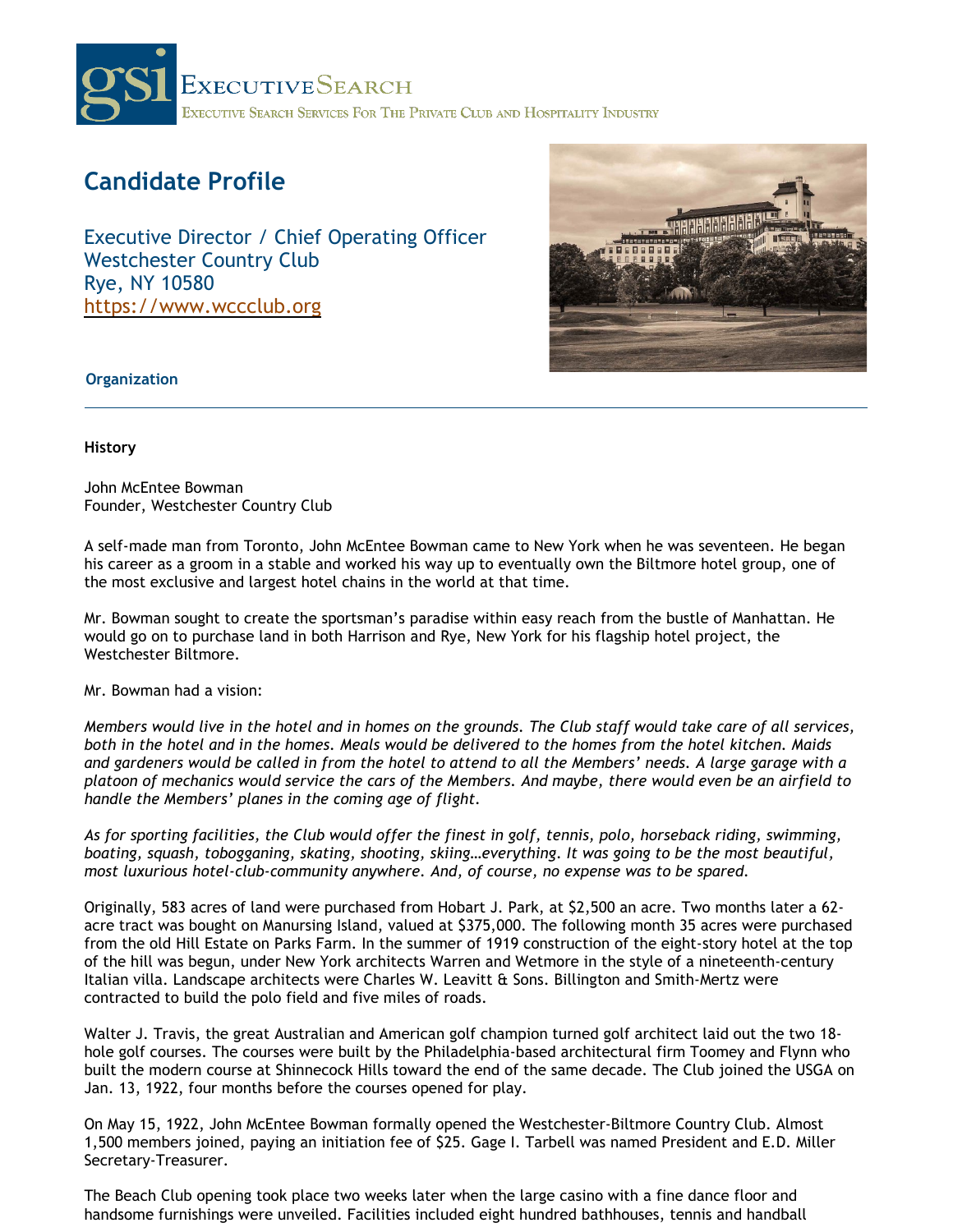courts, a large saltwater pool, a seven-acre, man-made lagoon for swimming and canoeing, and parking for seven hundred cars.

The total cost exceeded \$6,000,000, but the facilities were unequaled anywhere in the world. In addition to 45 holes of golf and the aforementioned facilities at the Beach, there was a brokerage office in the clubhouse, three polo fields (now the driving range); he constructed a separate short game area near the par-3 course, a bridle path, a track for horse racing, and fifteen tennis courts, including five superb grass courts.

The Club has hosted many memorable events over its history. The Thunderbird Classic came to Westchester in 1963, with Arnold Palmer and Jack Nicklaus winning two of the first three years. The Thunderbird continued annually until 1967 when it became the Westchester Classic.

Ben Hogan played his final competitive round at the Classic on July 5, 1970. The event morphed again and was re-named the Westchester Buick Classic and later, The Barclays. These events were considered "tuneups" for the U.S. Open with hard, fast greens, tight fairways, and high rough. But members and pros alike enjoy the course for its beautiful landscaping, premier conditioning, and perpetual challenge.

The PGA returned to Westchester Country Club in August 2011 with the final Senior Major of the year, the Senior Players Championship, as well as in 2015 for the KPMG Women's PGA Championship. In 2021, the Club hosted the U.S. Women's Amateur.

An important part of John Bowman's vision of the Westchester Biltmore was the 62-acre Beach Club on Manursing Island in Rye, N.Y. On June 10, 1922, the Beach Club grand opening gala opened to a 25-piece orchestra playing for a formal fashion show. At its inception, Beach Club facilities included a one million gallon saltwater pool, 1,000 feet of beach on Long Island Sound, eight hundred bathhouses, tennis and handball courts, a seven-acre, man-made lagoon for swimming/canoeing, and parking for seven hundred cars.

During the summer season today, the Beach Club is open seven days a week until 10 or 11 pm from early June through Labor Day. The Beach Club opens informally every season on Memorial Day and hosts an opening party in early June. The Fourth of July weekend is the busiest weekend of the year at the Beach Club when over 2,000 Members and Guests are in attendance to socialize, dine and view the fireworks show. Other popular Beach Club events include the Luau party in July and the Clambake in August, all featuring live entertainment.

Perhaps the most notable feature at the Beach Club is the Club's aquatics area. This facility boasts a secured area and a large wading pool for small children and their families. The Main Pool was the largest pool in Westchester County when built and is rumored to still hold the record today. At a capacity of roughly one million gallons, the saltwater main pool receives its water directly from Long Island Sound. It also features diving and a 2-story slide.

Today, the Westchester Country Club is an exclusive family-oriented ranked 25th of 4,000 private Clubs in the United States and maintains its status as a "Platinum Club."

Club members enjoy world-class facilities including the two championship Golf Courses, a Beach Club on Long Island sound, and comprehensive Tennis and Squash facilities amongst other specialized amenities.

The main eight-story clubhouse features approximately 55 member apartments and 70 luxury suites and guest rooms. There are three dining rooms, two large banquet rooms, conference facilities, outdoor terrace dining, and two golf course snack bars open during the season. The Sports House is a separate member facility connected to the main clubhouse. In this area, members enjoy three dining areas featuring Contemporary Club and Global Cuisine. The Golf Shop, member locker rooms, Barber Shop, pool, and fitness facility are also located in this building.

#### **Pertinent Westchester Country Club Data**

Westchester Country Club has one of the largest operating budgets for a member-owned club in the northeast exceeding \$44 million. Dues income contributes to over \$15 million with annual food and beverage revenues exceeding \$12 million.

There are over 1,600 members in various categories. The membership is extremely passionate about the Club and its success. It is truly a second, and first home, to many members.

Full-time staff in season exceeds over 700 with over 250 in the off-season.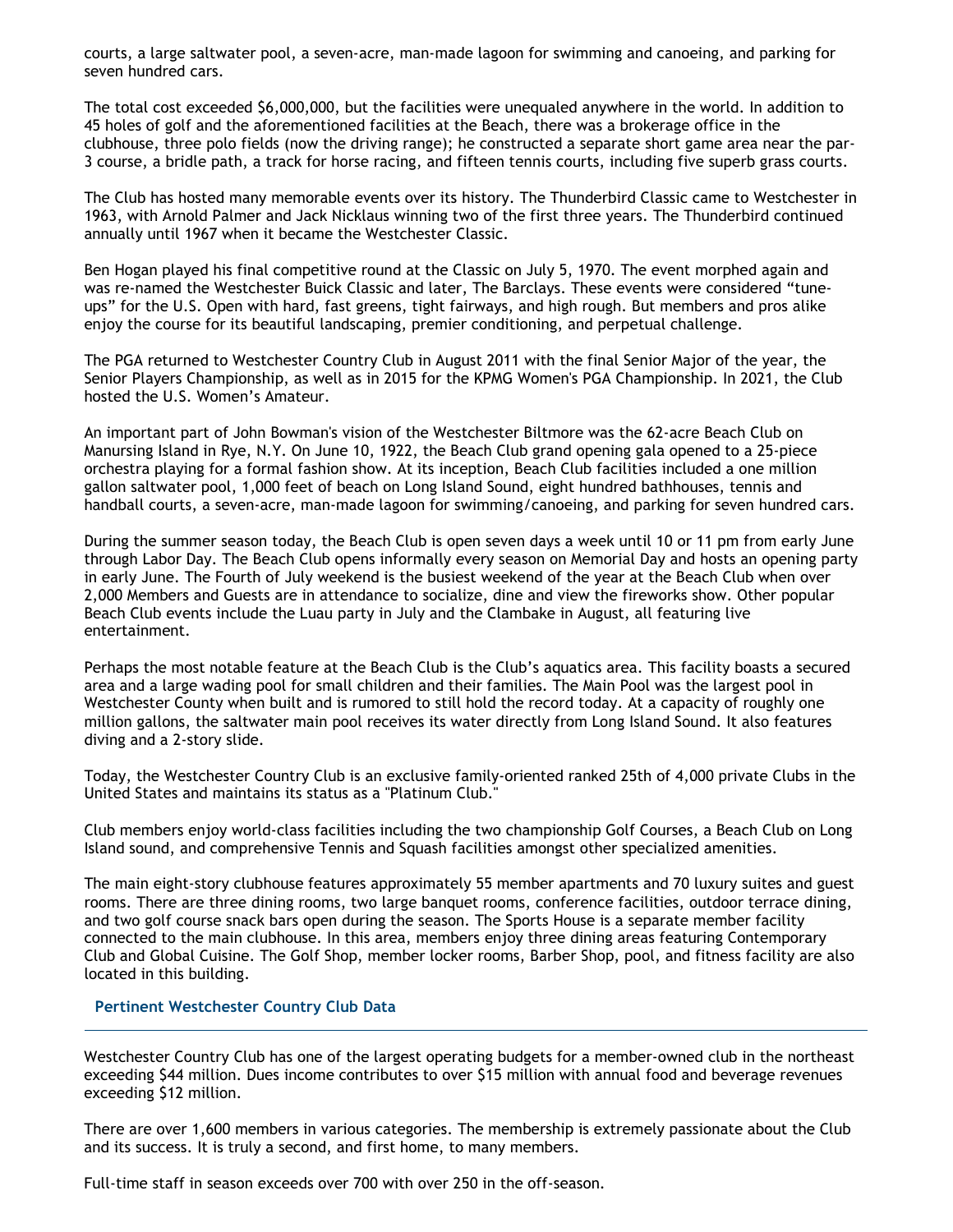Initiation fees for a regular member are \$150,000. The average age of members is approximately 58 years of age and trending lower.

There are close to 50,000 rounds of golf played annually on the Club's two courses and 9-hole executive course.

Executive Search Consultant and Principal Manny Gugliuzza will share confidential additional information with seriously qualified candidates. This is a truly unique opportunity to manage a one-of-a-kind property.

Please click below for a short video.

<https://www.youtube.com/watch?v=vRgkBGCUN04>

#### **Position Overview**

The successful Executive Director at the Westchester Country Club will need to be a visible, hands-on, and accessible leader to both the members and staff alike. The Executive Director / Chief Operating Officer will guide all Club operations with a focus on delivering an exceptional member experience in support of the priorities established by the Club's Board of Directors and Committees. The Executive Director will act as the leader, mentor, and liaison between all department managers and committees. He or she will be held accountable for all areas of the Club. The Club seeks an experienced, strong, well-rounded leader with particular experience in member relations, strong food and beverage management, financial management, a specialist in creating memorable member experiences, and the ability to work well within an active committee structure.

This position requires a high degree of grace, visibility, and a strong eye for personalized service, which are critical for all team members to emulate. The Executive Director should sincerely engage with every generation of family members and their guests. The role of the Executive Director / COO at the Westchester Country Club requires a strong embrace of community values and enjoyment of the highly desirable community of Rye, NY.

The Executive Director/COO duties include but are not limited to:

- Development and execution of all standards and operating policies, which will be the foundation of a true service culture. The Club believes that great service is in paying attention to the small details.
- Sets the standard for effective management, maintaining a high level of ethics, prudence, creativity, productivity, and demonstrating a concern for the supervision and development of the staff.
- Ability to establish and maintain effective working relationships with all staff.
- Work with chairs of member committees to ensure that activities are coordinated across the entire Club.
- Ability to collaborate with the Board to develop and execute a unified vision that will engage the membership in vibrant programming.
- Must be able to follow instructions, respond to management direction, and solicit feedback to improve performance. Must be detail-oriented, able to prioritize, multi-task, plan work activities, and use time effectively.
- Initiating directly and through department managers the emphasis of a "member-first" service culture that ensures, tradition, member patronage and maximizes the use of the Club's facilities.
- Administration and oversight of the financial reporting for all Club operations that follows acceptable accounting policies, procedures, and internal controls. Such duties will involve the formulation of the Club's annual operating and capital budgets to be coordinated with the Club Treasurer and Executive Committee.
- Active promotion and positive representation of the Club to the community, reciprocal network, and all members and their families.
- Visibility, accessibility, and interaction with members daily, actively soliciting member opinions and input as to the Club's facilities and services. He or she will report significant issues to the President.
- The development and execution of capital planning and projects consistent with the long-range strategic plan.

#### **Attributes and Responsibilities**

• An outgoing and friendly personality with a high potential to identify with and embrace the Club's unique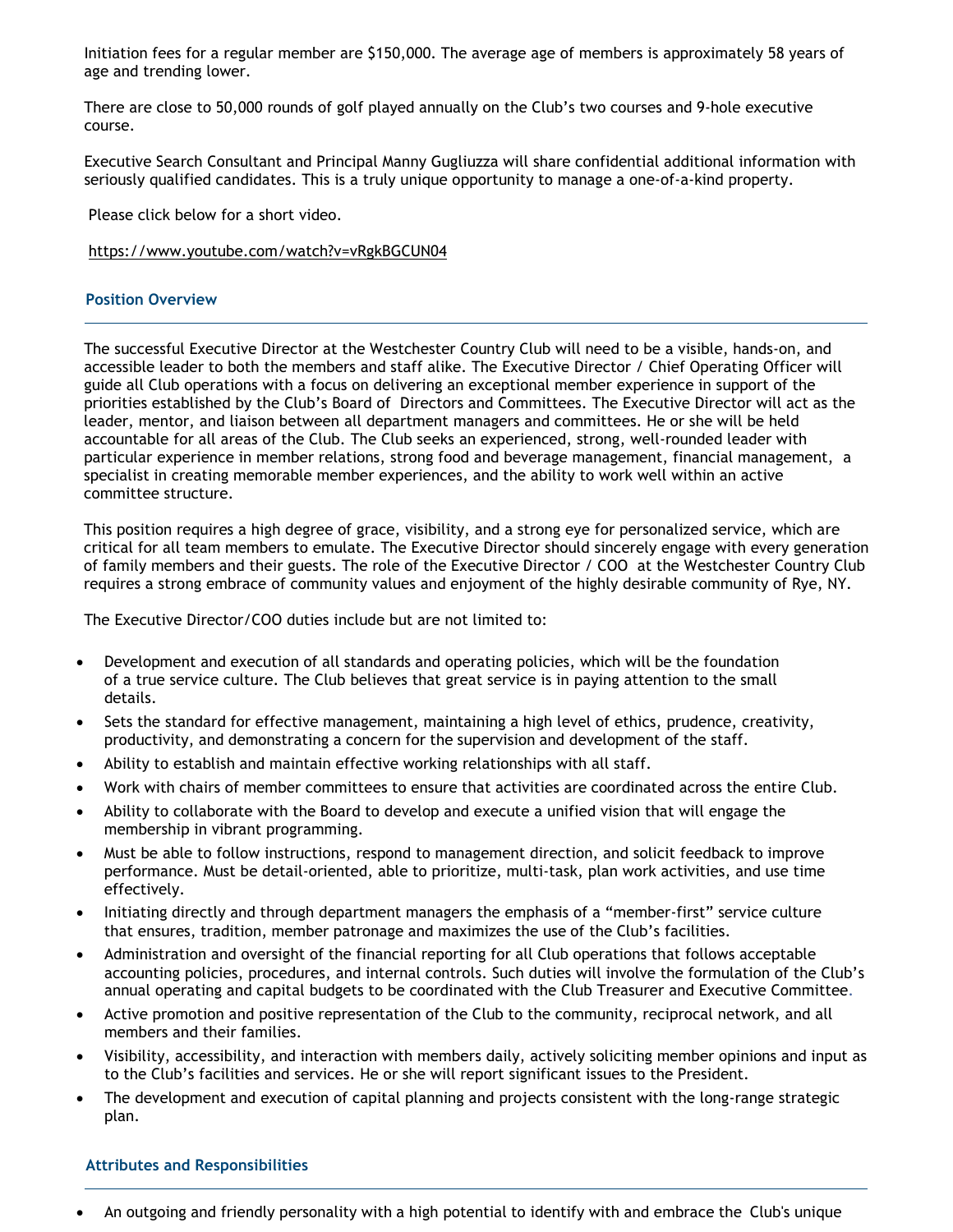culture.

- Leadership skills with the ability to motivate a veteran staff with a commitment to quality and excellence.
- Highly energetic; a self-starter with a "hands-on" approach to management.
- Excellent communication skills at all levels.
- A strong sense of service with proven staff development and training skills.
- The ability to function in a committee-oriented environment; to respond to the ideas and energies of the Club's Standing Committees. The ability to deal with a variety of personalities.
- The Executive Director is expected to set the pace for all employees and to actively promote a positive and safe work environment where teamwork and cooperation are emphasized.
- The active promotion of the Club to all members and their families. The Executive Director is expected to interact with members daily; actively soliciting members' opinions and input as to the Club's facilities and service.

## **Requirements**

- Bachelors Degree in Hotel/Restaurant Management, Business, or a related field and Hospitality experience that provides the required skills and knowledge.
- Ten-year minimum experience as General Manager/COO in a similar position at a club or within hospitalitybased Hotel/Resort or high-end operation. Working with an active Board of Directors and within a committee structure is helpful.
- Must possess a strong business acumen and strong planning operational and financial skills in operating one of the largest, complex multi-faceted country clubs in the northeast with nearly 700 staff in season and an operating budget of over \$40 million.
- A Certified Club Manager (CCM), Master Club Manager (MCM), and a Certified Chief Executive (CCE) are considered a plus.
- Prior experience in managing and coordinating extensive capital improvements required.
- A strong history of verifiable high-end quality food and beverage management is required as well as strong training programs and culture for excellence for high service standards
- A career path marked with stability and professional achievement.
- A person of exceptional character; motivated, energetic, friendly, and dedicated to the profession.
- A friendly and outgoing personality with strong communication skills and high visibility. A true motivator that successfully leads the staff to attain a high level of exceptional member experiences.
- The professional will be a lifelong learner continuing research and understanding industry trends. The individual shall be obsessed with high levels of detail and continual improvement in all facets of the daily operation.
- Excellent verbal and written skills. Ability to author monthly correspondence and written communication to the membership.
- The ability to operate a computer to enter, retrieve or modify data utilizing Microsoft Word, Excel, Outlook, PowerPoint, email, ADP, internet, and other software programs at a high level of proficiency.
- Impeccable and verifiable references. All candidates will be subject to a thorough background check.

### **Competitive Compensation & Benefits**

- Competitive compensation/salary and an excellent annual performance bonus and benefits package commensurate with qualifications and experience.
- Medical, Dental, Life Insurance, and Paid Vacation.
- Participation in the Club's 401(k) plan with club match.
- Professional dues and CMAA expenses along with other exceptional professional benefits.
- Relocation assistance/ Housing allowance.

To be considered for this outstanding once-in-a-lifetime opportunity all cover letters and resumes should be received as quickly as possible.

Professionals who meet or exceed the established criteria are encouraged to send a compelling cover letter addressed to the Search Committee outlining their qualifications, experience, interests, and why the Westchester Country Club and Westchester County will be beneficial for you, your family, and your career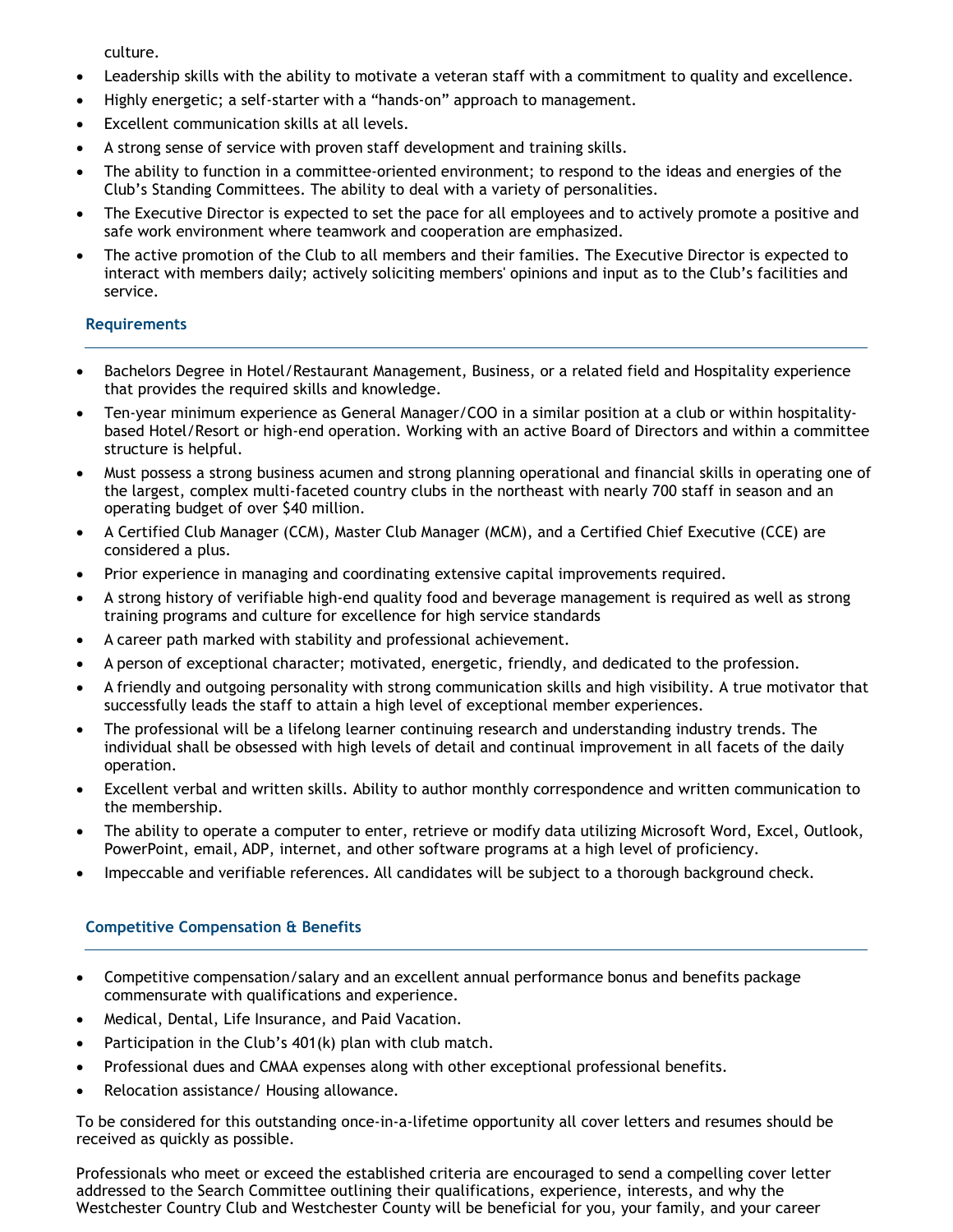along with their resume to:

GSI Executive Search Manny Gugliuzza, CCM, CCE Principal and Search Consultant [mannyg@gsiexecutivesearch.com](mailto:mannyg@gsiexecutivesearch.com) 732-618-8665

This position is available immediately.